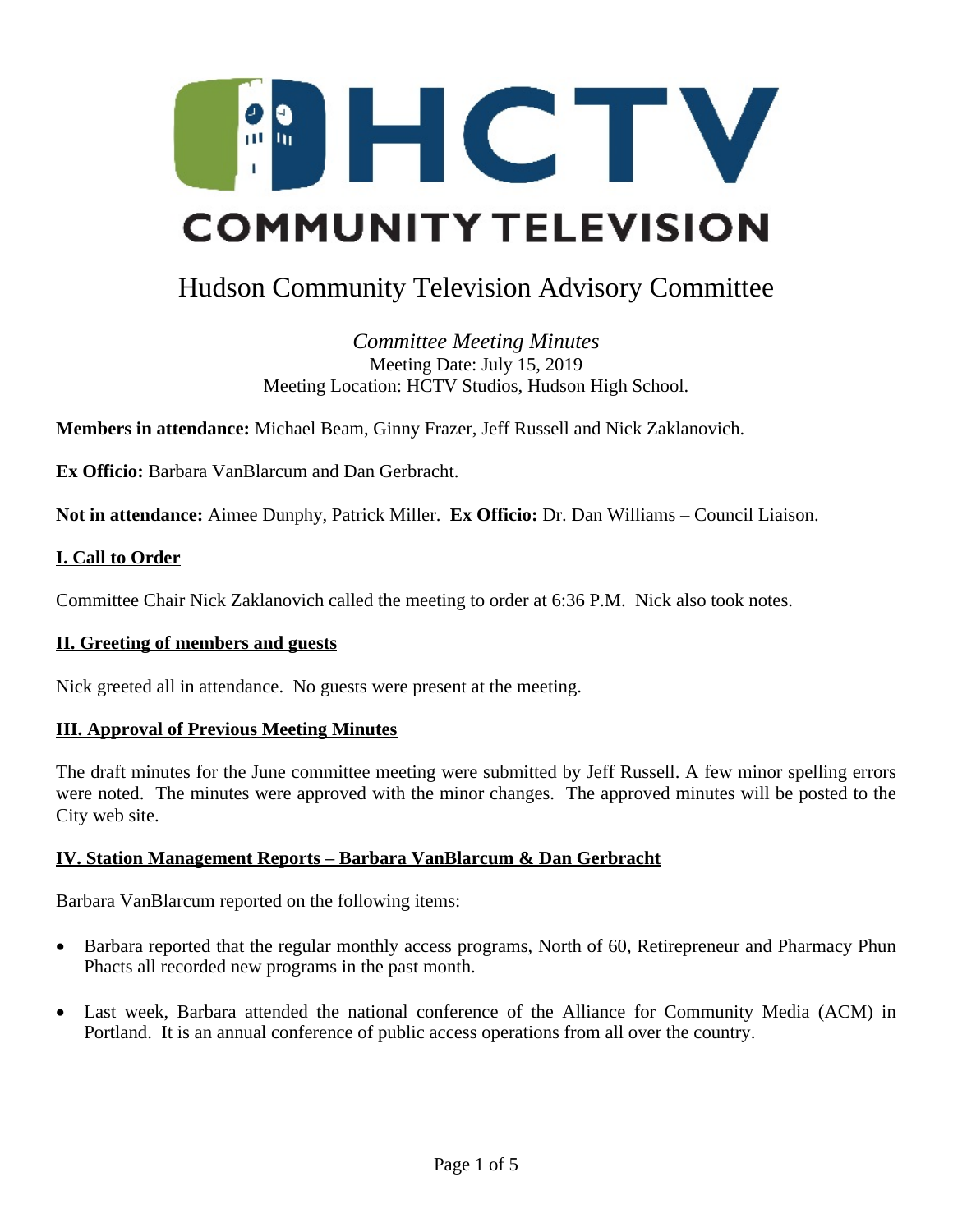# **IV. Station Management Reports – Barbara VanBlarcum & Dan Gerbracht, continued**

- The ACM was to publish an update on the Federal Communications Commission (FCC) Docket # 05-311 issue that could impact franchise fees that provide the majority of the funding for HCTV. That update had not yet been received. The main concern of the ACM over the docket order is that it is very ambiguous concerning what could be included in the "in – kind credits" that are proposed by the order against franchise fees. The ACM also feels that it should be Congress, not the FCC, who holds the power to change the Cable Communications Policy Act of 1984, which would be impacted by the implementation of the proposed FCC docket order.
- At a special Hudson City Council meeting on July 9, Council unanimously passed a resolution opposing the implementation of FCC Docket # 05-311. The resolution will be forwarded to Ohio's two U.S. Senators (Senators Portman and Brown), and the District # 14 U.S. Representative Joyce in hopes that they will take action against implementation. The resolution was the impetus for Council to consider discussing, in their five year budget plan, a course of action for funding the HCTV operation into the future. Since access fees seem to be regularly brought into jeopardy, Council felt that it should look at the continued viability of the operation if franchise fee funds are eventually impacted.
- At the ACM conference, Barbara attended sessions on fund raising, program under-writing, rental of the facility, winter/summer camps, monetizing services, charging for PSA productions, holding fund raising events and station memberships. Barbara said that many of the other event attendees already have membership programs in place. She also said that perhaps a sign on the wall outside the station would be a good idea in identifying and promoting the HCTV operation.
- Closed Captioning of programming was also discussed at the ACM conference. Barbara said that since HCTV is a government-owned operation, captioning may be required in the future by the Americans with Disabilities Act. It was recommended that the City start researching the issue, in the event that litigation in regards to captioning may come forward. An exemption may be possible, due to the restrictive size of the station budget, but the ADA may instead look at the City budget as a basis to oppose exemption from providing captioning.
- Michael Beam said that he has done some research into captioning in the past and that the intelligence behind captioning has improved since his research. However, he noted that recent research by one of his colleagues, using Google API on a cellular phone, to attempt to identify the subject of a conversation showed many deficiencies in the system. Michael suggested contacting some of the other PEG operations in the area to inquire what they do in regards to captioning.
- Dan Gerbracht said that he has used Facebook's captioning system on some of the social videos that he has produced. However, the current playback system used by the station does not support captioning. If required, adding captioning would be a very expensive endeavor, which would wipe out the entire station equipment budget for many years. Further City involvement will be required concerning the issue.
- Barbara said that the ACM conference included the presentation of national awards for public access productions. None of the submittals from Hudson were selected for an award.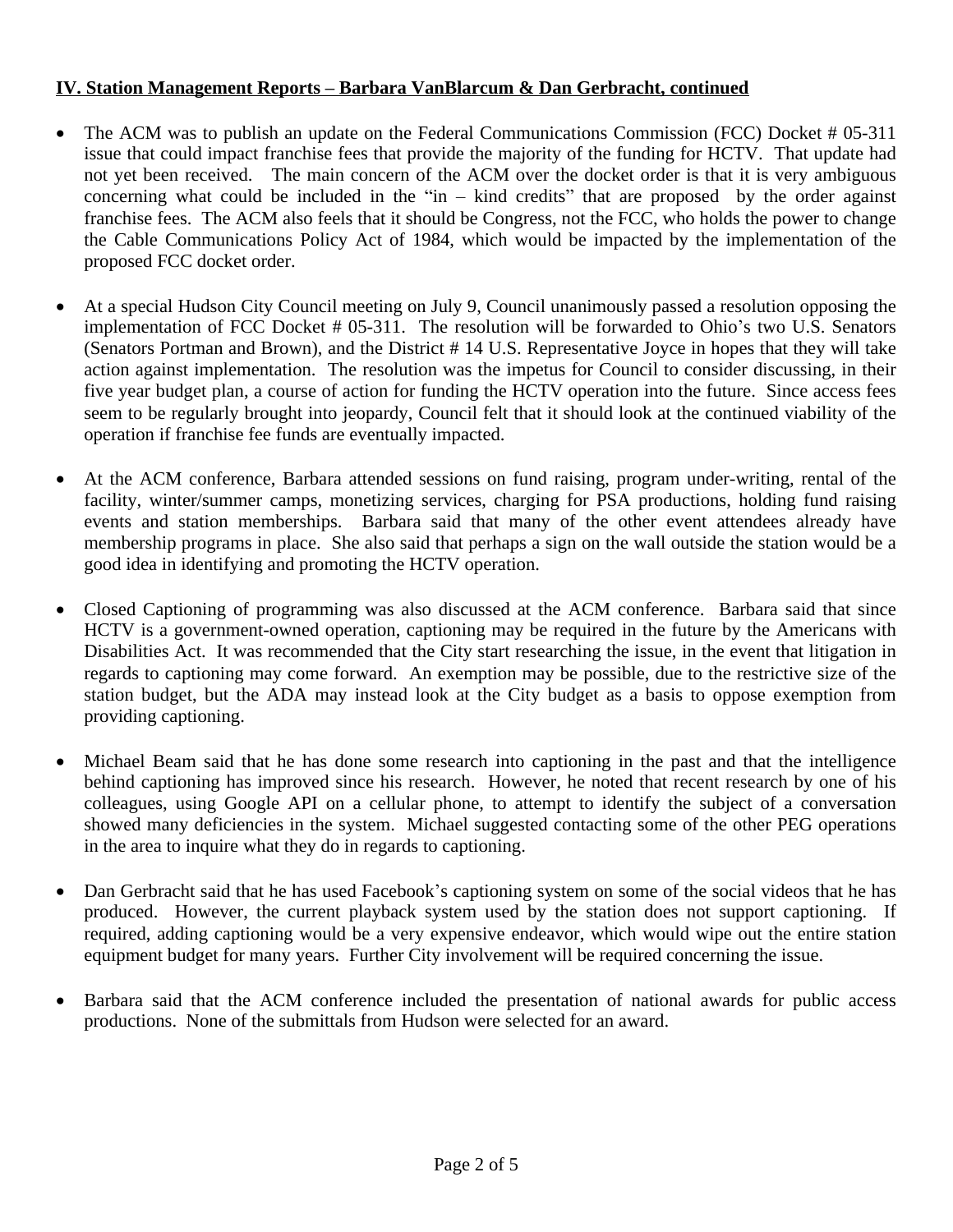# **IV. Station Management Reports – Barbara VanBlarcum & Dan Gerbracht, continued**

Dan Gerbracht reported on the following items:

- Dan reported on some of the video productions that the station has been working on for the City of Hudson. The productions include: A 50 year anniversary celebration for Little Tikes; the Special Olympics torch ceremony as it passed through town; two episodes of "Hudson Headlines", one about Hudson Fireworks and another about traffic violations in town and a future edition about the sources of the City's tax dollars. A ten minute documentary was produced that shows all of the work that goes into the Hudson 4<sup>th</sup> of July fireworks display. A Facebook live about the "Touch a Truck" event at the Hudson Library & Historical society is coming up in the next week.
- Dan said that the equipment failures that had prevented live streaming of Town Hall meetings have been resolved. The City also purchased a new video recorder unit for Town Hall that will allow presentation of all Town Hall meetings, beyond the Council and Planning Commission meetings that are currently available on Channel 1022.
- A wireless intercom system has been obtained for use during remote video shoots. Two new backdrop backgrounds have been ordered for use in the studio. A friend of Dan's will be coming in next week to help in fine tuning the studio lighting. New studio lights that have been on back order continue to be back ordered from the supplier.
- Dan said that he is working on gathering information on a project for replacing the cabling that is installed between the studio and Memorial Stadium. The plan is to replace the existing Triax cable with fiber optic cable. The fiber cable can be obtained economically in bulk via the City's Velocity service. The cost to upgrade the cable to fiber is initially projected to be under \$1,000. The cable runs up to the high school auditorium will be included in the fiber cable upgrade.
- The space situation at the station will improve shortly, as the schools will return access to the room directly across the hall from the studio (W50). The room had been in the possession of the station for a few years, but had been most recently used as a treatment room for Special Needs students. That use has now been consolidated, so the room will be returned for HCTV use by the end of 2019. Plans are to use it as an editing area, an office space and/or a pre-production "green room" for station productions.
- One of the possible uses for the W50 room is a sharing arrangement with the surrounding high schools in the six district vocational compact system that would use the Hudson facility as the headquarters for the video production portion of the program.
- Dan has also made an effort to clear out some of the redundant equipment that is no longer useable and has been sitting in storage for several years. Much of the unused equipment has no residual value and is being scrapped.
- Dan said that the HHS football schedule for 2019 has been received and includes six home games this season, with five of them all in a row. The one week in between is occupied by the Parade of Bands, so that means six weekends in a row of productions. This may be too heavy a schedule to cover all of the events. Further talks on coverage are needed.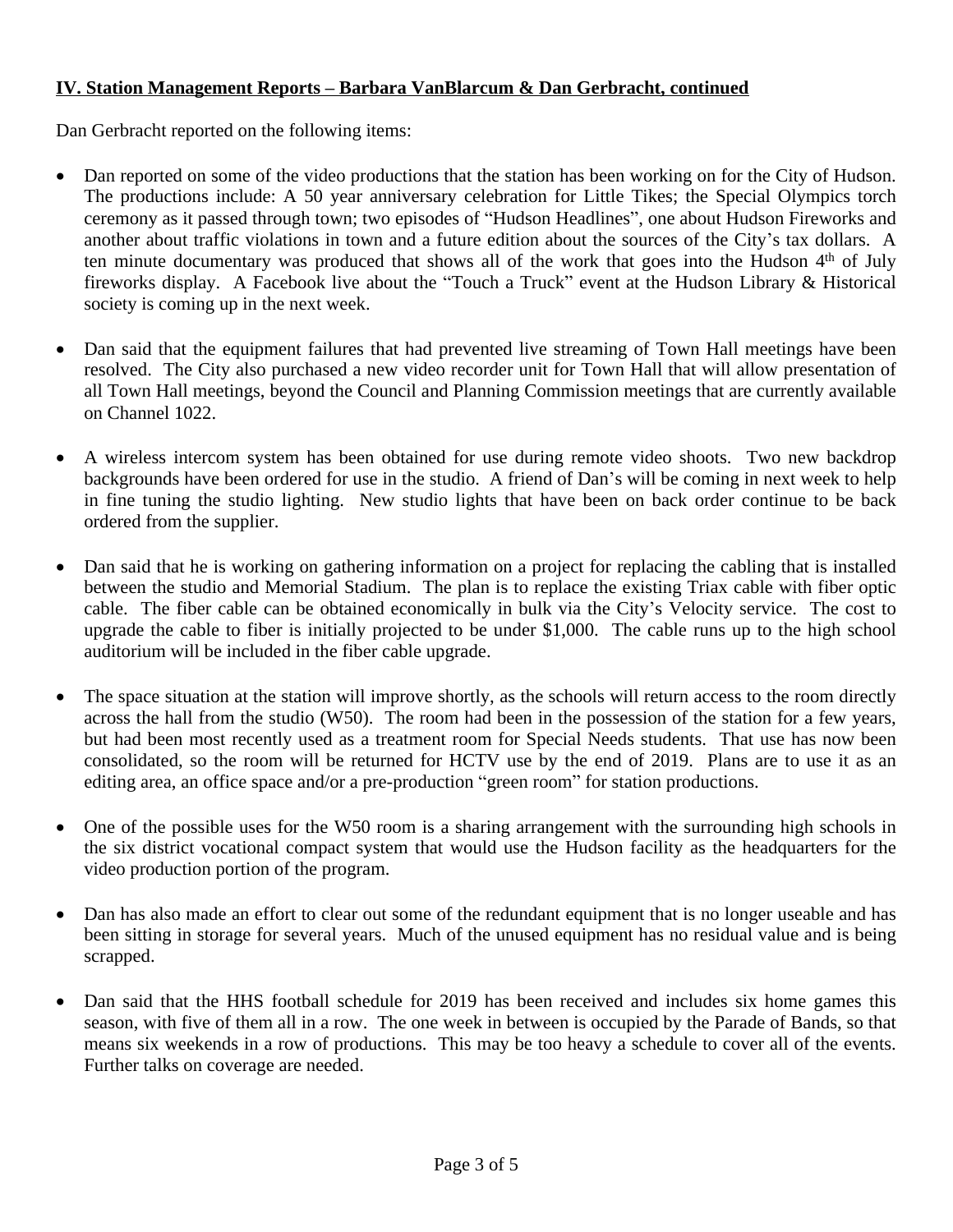# **IV. Station Management Reports – Barbara VanBlarcum & Dan Gerbracht, continued**

 Barbara suggested the idea of soliciting underwriting for the football season. She also mentioned that at the ACM conference it was recommended that each station review their mission statements and strategic plan on a regular basis. Barbara said that the strategic plan update could be used as an outreach to the community on what the stakeholders want from the station. The community interviews that were conducted by the committee in 2012 could be used as starting point for the update operation.

# **V. Friends of HCTV Update – Ginny Frazer**

Ginny Frazer reported that she was submitting, on behalf of the Friends of HCTV organization, a grant request for \$2,000 to the Hudson Community Foundation for funding to purchase one public access camera system. The application is due to HCF by August 1 for their consideration.

# **VI. FCC Docket Order # 05-311 Update – All**

Barbara supplied post cards that could be mailed to the federal representatives and asks for their support in stopping implementation of FCC Docket # 05-311. Michael asked if any congressional efforts against implementation are binding on the FCC. Sadly, the answer is no to that question, but we are hopeful that all of the comments against the move will have some impact on the Commission's decision to implement.

Nick complemented Council Clerk Elizabeth Slagle for her help in getting the Council resolution scheduled for vote as well as her efforts to follow up with the federal representatives, after the resolution was approved.

# **VII. New Access Program Ideas, Previous Meeting Follow Up & Once Around - All**

Jeff Russell asked about making an appearance at the Hudson Farmer's Market Community Days event. Nick responded that he remembered that the last discussion about that subject led to the thought that the Friends of HCTV would be a better fit for a Farmer's Market presence. The next Community Day is scheduled for the first part of August.

Michael said that he works with a program similar to the six district vocational program that was previously mentioned. He wondered if the vocational program would be a fit with either Kent State, or other local colleges, for college credits related to the program. Ginny said that the difficultly with participation with the six district programs is getting students to leave their home school to attend the program school location.

Nick asked for an update on the Adobe license situation that had been discussed at the last two committee meetings. Dan said that the problem has been taken care of and should not come up again anytime soon.

Nick also asked about the posting of the channel 1021 schedule in the Hudson Hub-Times. He noticed that only the highlights of the schedule were published in the paper for a couple of weeks. Barbara said that the Hub has been undergoing changes and the layout space requirements may not be possible during all weeks.

Nick also asked if it would be possible to post the channel 1021 schedule on channel 1023 (bulletin board) as an extra source of schedule information. Barbara said that she would check to see if the schedule format will fit on the bulletin board screen.